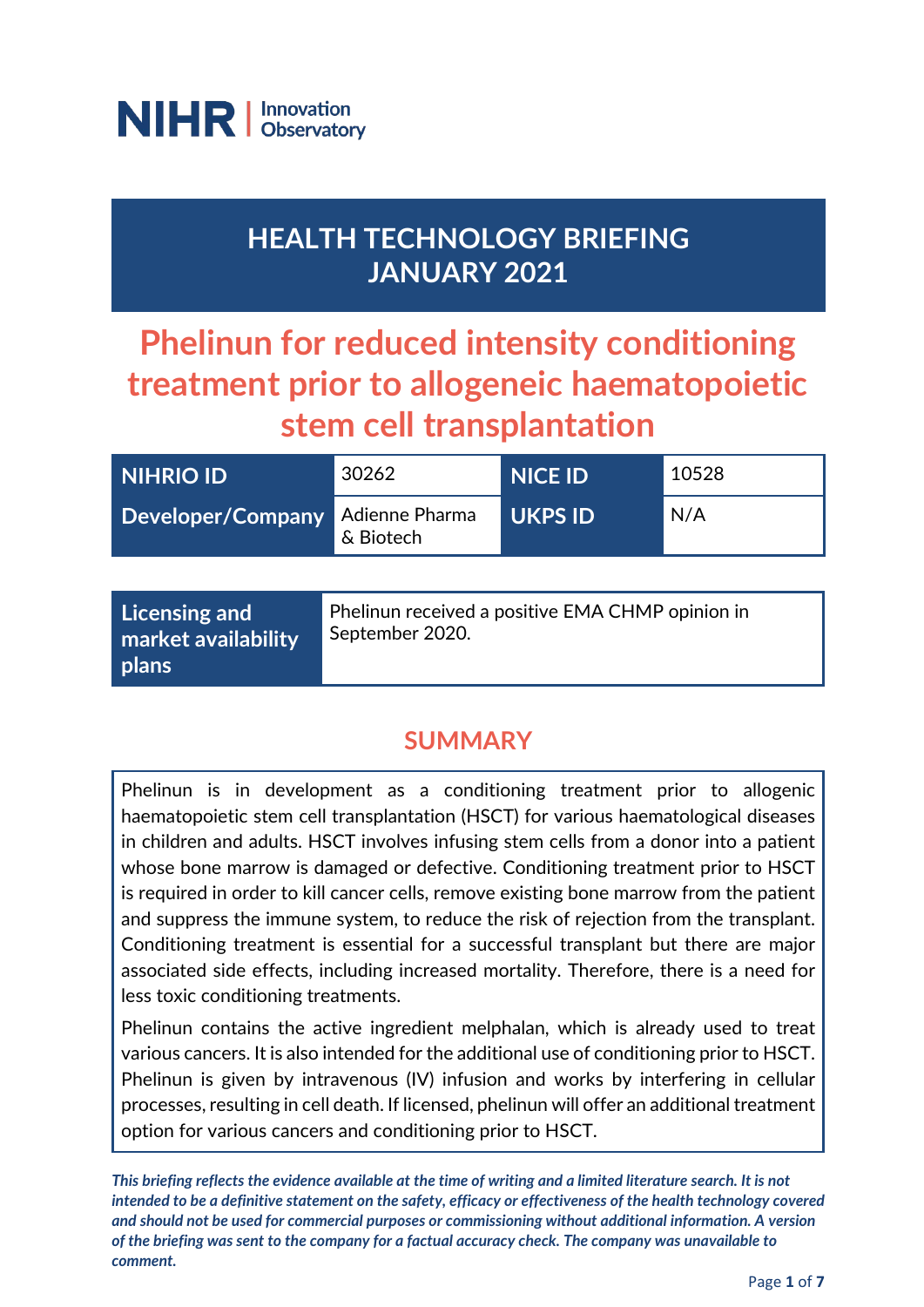### **PROPOSED INDICATION**

Phelinun indicated for the treatment of certain haematological and other cancers as well as conditioning treatment prior to haematopoietic stem cell transplantation (HSCT): $^{1,2}$ 

- reduced intensity conditioning (RIC) treatment prior to allogeneic HSCT in malignant haematological diseases in adults
- RIC treatment in case of non-malignant haematological diseases in children
- myeloblative conditioning treatment in case of malignant haematological diseases in children

### **TECHNOLOGY**

#### **DESCRIPTION**

Phelinun (melphalan hydrochloride) is a hybrid medicine. This means that it is similar to a reference medicine which contains the same active substance, but is intended for additional indications. The reference medicine for phelinun is alkeran 50mg/10ml, which, like phelinun, contains the active substance melphalan hydrochloride (melphalan).<sup>1,3</sup> Phelinun is intended for the additional use of conditioning treatment before patients undergo HSCT.<sup>1</sup>

Melphalan - which is the active substance of phelinun - is a bifunctional alkylating agent.<sup>3</sup> Melphalan is converted into highly reactive ethylenimmonium intermediates that induce covalent guanine N7-N7 intra and inter-crosslinks and alkylation of adenine N3 on DNA. This agent also alkylates RNA and protein structures. As a result RNA transcription and protein synthesis are inhibited, ultimately leading to cell growth arrest and/or death.<sup>4</sup>

Information regarding the treatment schedule could not be found, as no relevant trial for phelinun for the indication it is intended for could be identified. According to the EMA website phelinun will be available as 50mg and 200mg powder and solvent for concentrate for solution for intravenous  $(IV)$  infusion.<sup>2,3</sup>

#### **INNOVATION AND/OR ADVANTAGES**

Although the main studies to measure the effectiveness of phelinun for conditioning treatment in adults and children are not available, the company provided evidence from over 20 published studies to show that melphalan is effective for conditioning treatment in adults and children undergoing (blood) stem cell transplantation.<sup>1</sup> The benefits of phelinun from published studies in adults and children included increased overall survival; disease-free survival; event-free survival; non-relapse mortality and in some cases the side effects of phelinun may be lower than those of other options for conditioning treatment.<sup>1,3</sup>

#### **DEVELOPMENT STATUS AND/OR REGULATORY DESIGNATIONS**

In September 2020, high-dose phelinun used alone or in combination with other cytotoxic medicinal products and/or total body irradiation received a positive opinion from the Committee for Medicinal Products for Human Use (CHMP) for the treatment of:2

- multiple myeloma
- malignant lymphoma (Hodgkin, non-Hodgkin lymphoma)
- acute lymphoblastic and myeloblastic leukaemia
- acute myeloid leukaemia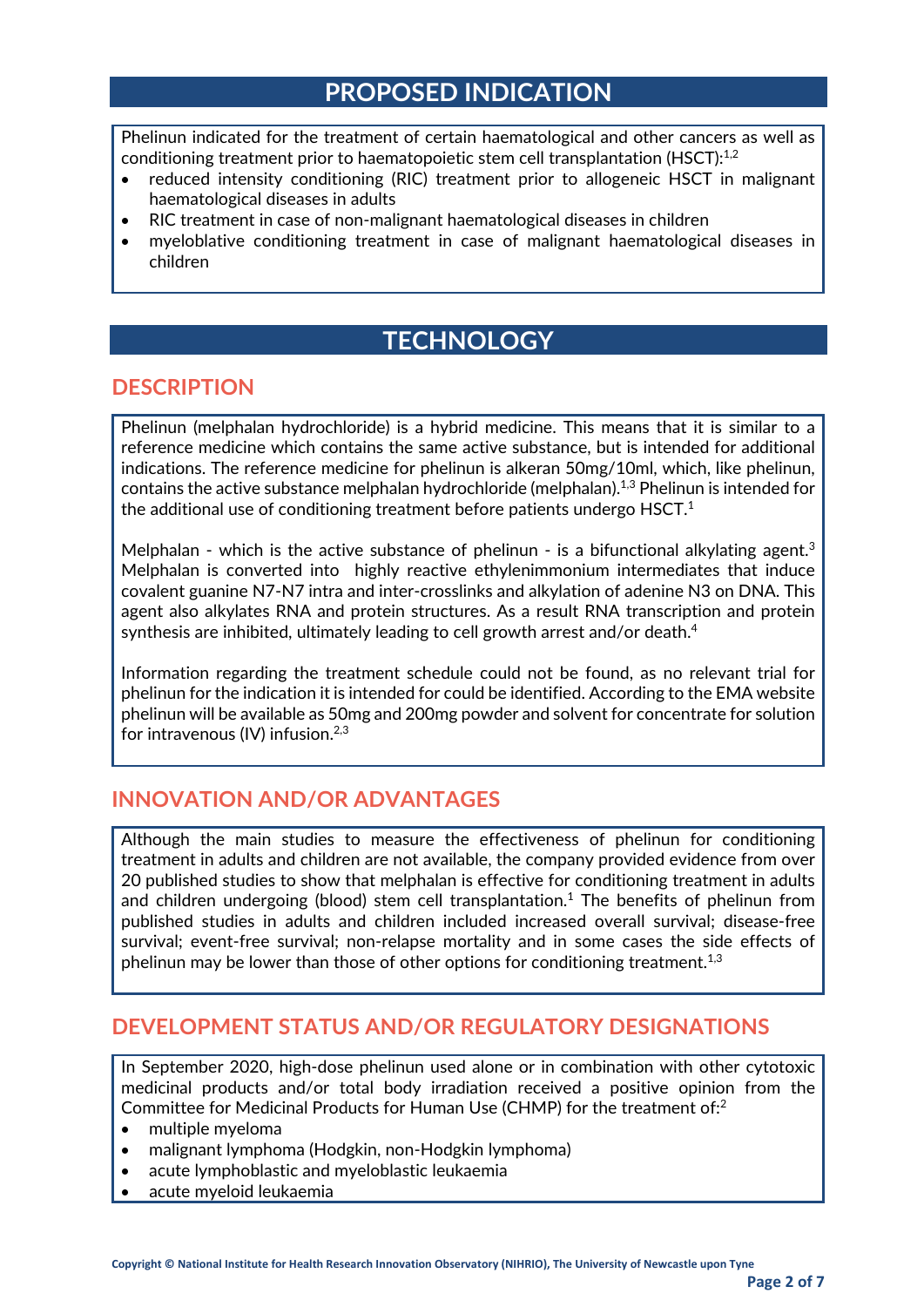- childhood neuroblastoma
- ovarian cancer
- mammary adenocarcinoma

In September 2020, phelinun in combination with other cytotoxic medicinal products received positive CHMP opinion as:2

- reduced intensity conditioning (RIC) treatment prior to allogeneic HSCT in malignant haematological diseases in adults
- RIC treatment in case of non-malignant haematological diseases in children
- myeloblative conditioning treatment in case of malignant haematological diseases in children

The most common side effects associated with phelinun (which may affect more than 1 in 10 people) include reduced levels of blood cells and platelets, infections, gastrointestinal disorders such as diarrhoea, vomiting, mouth ulcers and bleeding, and disorders of the immune system including graft-versus-host disease where transplanted cells attack the body.<sup>1</sup>

Phelinun is not currently in phase II or III development for any other indications.<sup>5</sup>

### **PATIENT GROUP**

#### **DISEASE BACKGROUND**

The proposed new indication of phelinun in combination with other cytotoxic drugs, is for use in adults and the paediatric population; as conditioning treatment prior to allogeneic HSCT; for adults limited to malignant disease; for the paediatric population for both malignant and non-malignant conditions.6

HSCT is used to treat a wide spectrum of haematological and non-haematological disorders including lymphoma, leukaemia, immune-deficiency illnesses, congenital metabolic defects, haemoglobinopathies and myelodysplastic syndromes.<sup>7,8</sup> HSCT involves the IV infusion of stem cells to re-establish haematopoietic function in patients whose bone marrow or immune system is damaged or defective.<sup>9</sup> It is broadly divided up into autologous and allogeneic transplantation. Allogeneic HSCT is used to treat carefully selected patients with a range of malignant and non-malignant haematological disorders and other specific disorders of the immune system. It involves replacing the bone marrow stem cells of a patient with stem cells from a tissue-type matched or mismatched donor.<sup>7</sup>

#### **CLINICAL NEED AND BURDEN OF DISEASE**

In the United Kingdom (UK) and Republic of Ireland in 2018 there were 1675 allogeneic stem cell transplant procedures carried out amongst children and adults. $^{\rm 10}$ 

Analysis from 15 uncontrolled studies reported five year survival following allogeneic HSCT to range from 62% to 90% with most studies reporting survival over 70%.7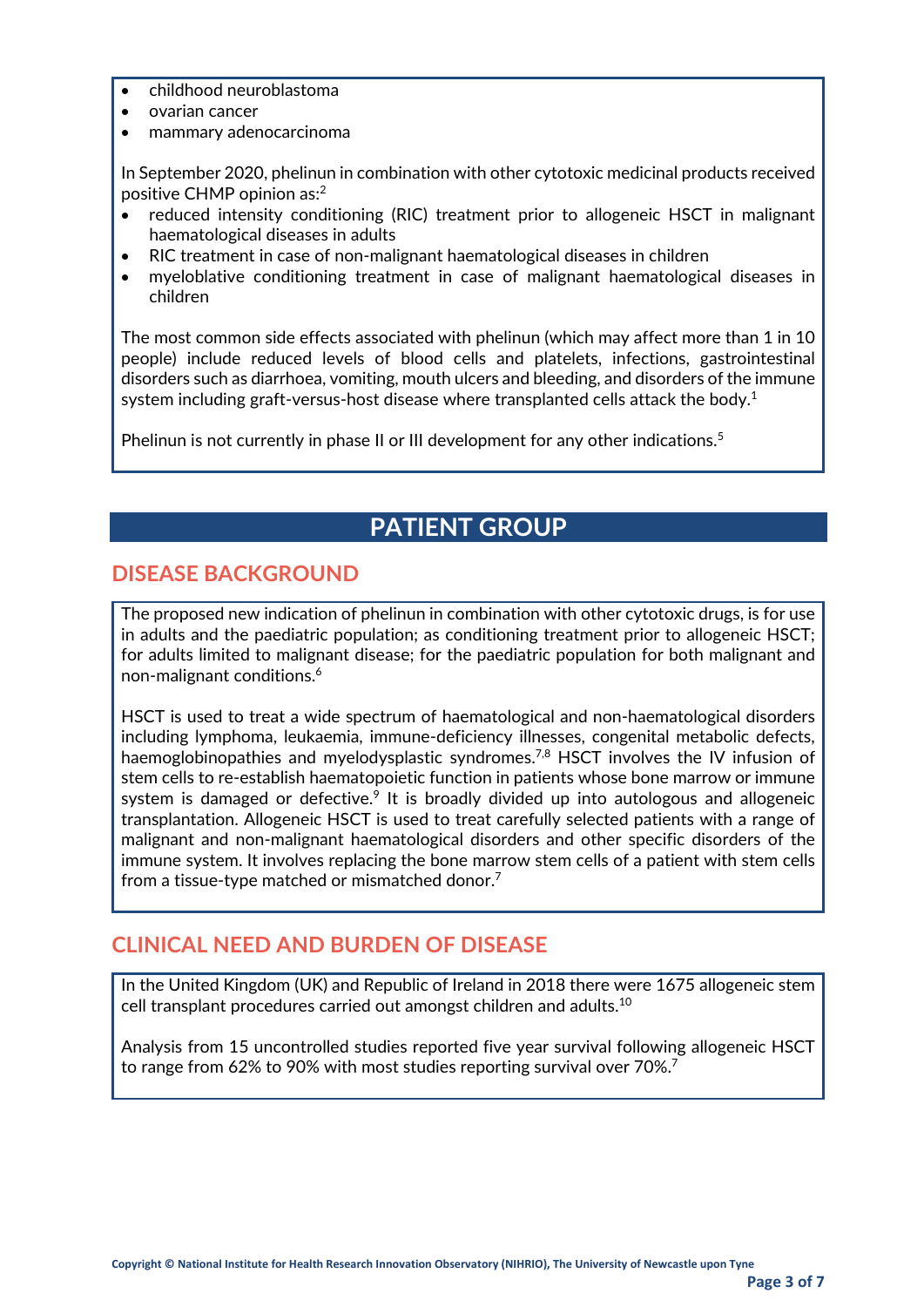### **PATIENT TREATMENT PATHWAY**

#### **TREATMENT PATHWAY**

Prior to HSCT, conditioning therapy is required to prepare the patient's bone marrow.<sup>7,11</sup> Conditioning treatments have a major impact on the success of the transplant. They are designed to reduce the risk of disease recurrence or rejection of the graft by the body.<sup>11</sup> The aim of conditioning is to kill leukaemia or tumour cells (in malignant diseases), eradicate existing bone marrow tissue in order to provide space for engraftment of transplanted donor stem cells and to suppress the patient's immune system to minimise the risk of graft rejection.<sup>7</sup>

Conditioning treatments have immediate major side effects such as increased mortality, graftversus-host disease (with symptoms such as mouth blisters or skin rashes) and infections such as shingles or pneumonia. However, they are essential for a successful transplant. Conditioning treatment must ablate the bone marrow enough to remove remaining disease and allow the transplant to be accepted. However, it must not be so toxic that the patient dies of transplant-related causes such as infection.<sup>11</sup>

#### **CURRENT TREATMENT OPTIONS**

Current conditioning therapy involves chemotherapy with or without total body irradiation (TBI). $^7$ 

Standard high-dose intensity (myoblative) conditioning regimens: 12

- cyclophosphamide and TBI
- cyclophosphamide and busulfan
- cyclophosphamide and thiotepa
- high-dose busulfan with fludarabine with or without thiotepa
- treosulfan with fludarabine

RIC intensity condition regimens: $12$ 

- low-dose busulfan with fludarabine
- melphalan plus fludarabine

#### **PLACE OF TECHNOLOGY**

If licensed, phelinun will offer an additional treatment option for all indications that are currently treated by alkeran as well being used for conditioning treatment prior to HSCT.<sup>1,2</sup>

### **CLINICAL TRIAL INFORMATION**

No relevant clinical trials were identified.

### **ESTIMATED COST**

The estimated cost of phelinun is not yet known.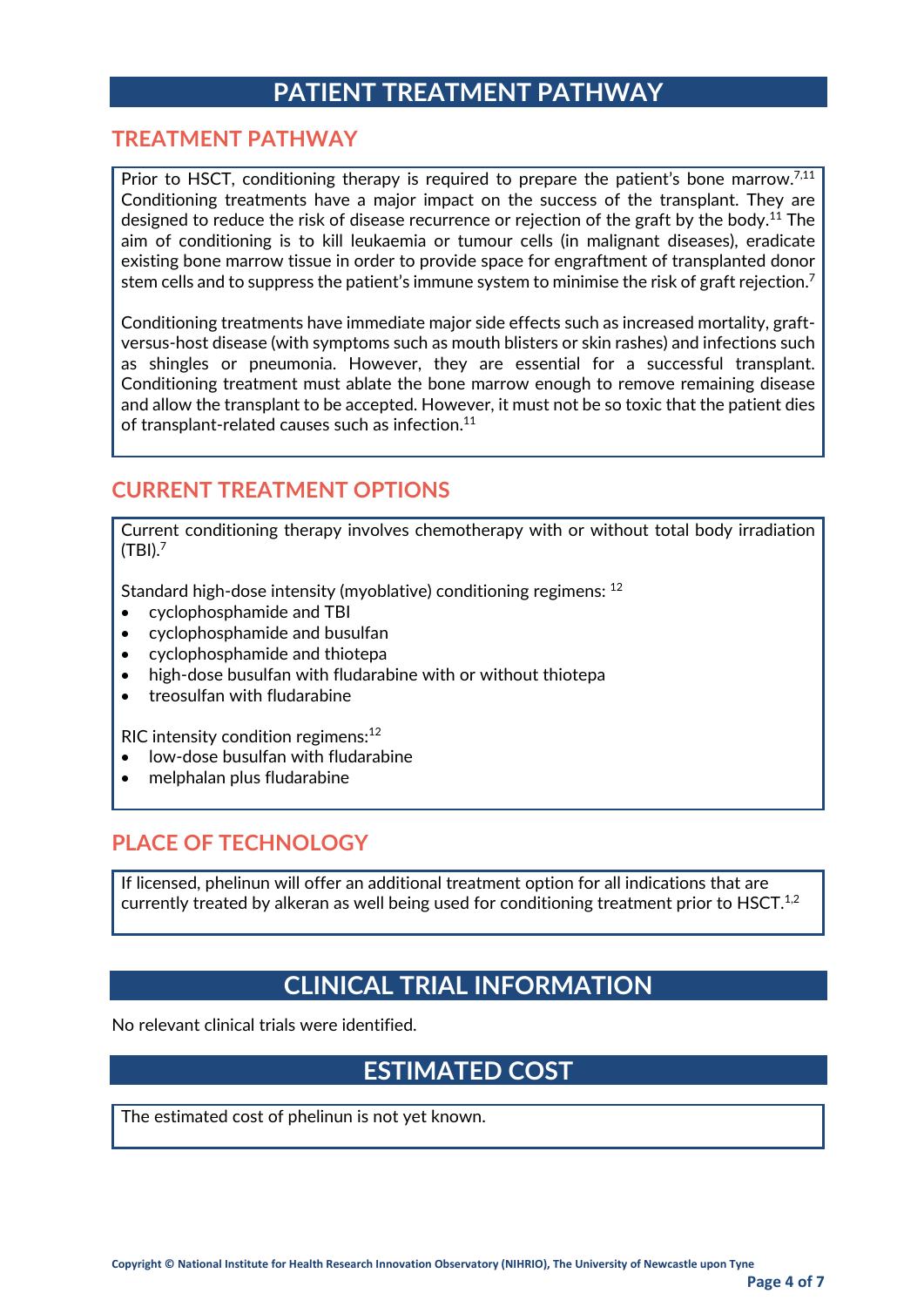### **RELEVANT GUIDANCE**

#### **NICE GUIDANCE**

- NICE technology appraisal in development. Rivogenlecleucel for treating haematological cancers in children and young people undergoing haploidentical haematopoietic stem cell transplant (ID1601). Expected publication date to be confirmed.
- NICE technology appraisal in development. Rivogenlecleucel for treating haematological non-malignant diseases in children and young people undergoing haploidentical haematopoietic stem cell transplant (ID1496). Expected publication date to be confirmed.
- NICE technology appraisal. Treosulfan with fludarabine for malignant disease before allogeneic stem cell transplant (TA640). August 2020.
- NICE clinical guideline. Myeloma: diagnosis and management (NG35). October 2018.
- NICE clinical guideline. Non-hodgkin's lymphoma: diagnosis and management (NG52). July 2016.

#### **NHS ENGLAND (POLICY/COMMISSIONING) GUIDANCE**

- NHS England. Clinical Guidelines for Leukaemia and other Myeloid Disorders AML. 13- 2H-106.
- Clinical Commissioning Policy: Haematopoietic Stem Cell Transplantation (HSCT) (All Ages): Revised. B04/P/a.
- NHS England. 2013/14 NHS Standard Contract for Haematopoietic Stem Cell Transplantation (Children). B04/S/b.
- NHS England. 2013/14 NHS Standard Contract for Haematopoietic Stem Cell Transplantation (Adult). B04/S/a.
- NHS England. 2013/14 Standard Contract for Cancer: Chemotherapy (Adult). B15/S/a
- NHS England. 2013/14 Standard Contract for Paediatric Oncology. E04/S/a
- NHS England. 2013/14 Standard Contract for Cancer: Radiotherapy (All Ages). B01/S/a.

#### **OTHER GUIDANCE**

- European Society for Blood and Marrow Transplantation (EBMT). The EBMT Handbook: Haematopoietic Stem Cell Transplantation and Cellular Therapies. 2019.13
- A.Bazinet and G.Popradi. A general practitioners guide to hematopoietic stem cell transplantation. 2019.14

### **ADDITIONAL INFORMATION**

Adienne Pharma and Biotech did not enter information about this technology onto the UK PharmaScan database; the primary source of information for UK horizon scanning organisations on new medicines in development. As a result, the NIHR Innovation Observatory has had to obtain data from other sources. UK PharmaScan is an essential tool to support effective NHS forward planning; allowing more effective decision making and faster uptake of innovative new medicines for patients who could benefit. We urge pharmaceutical companies to use UK PharmaScan so that we can be assured of up-to-date, accurate and comprehensive information on new medicines.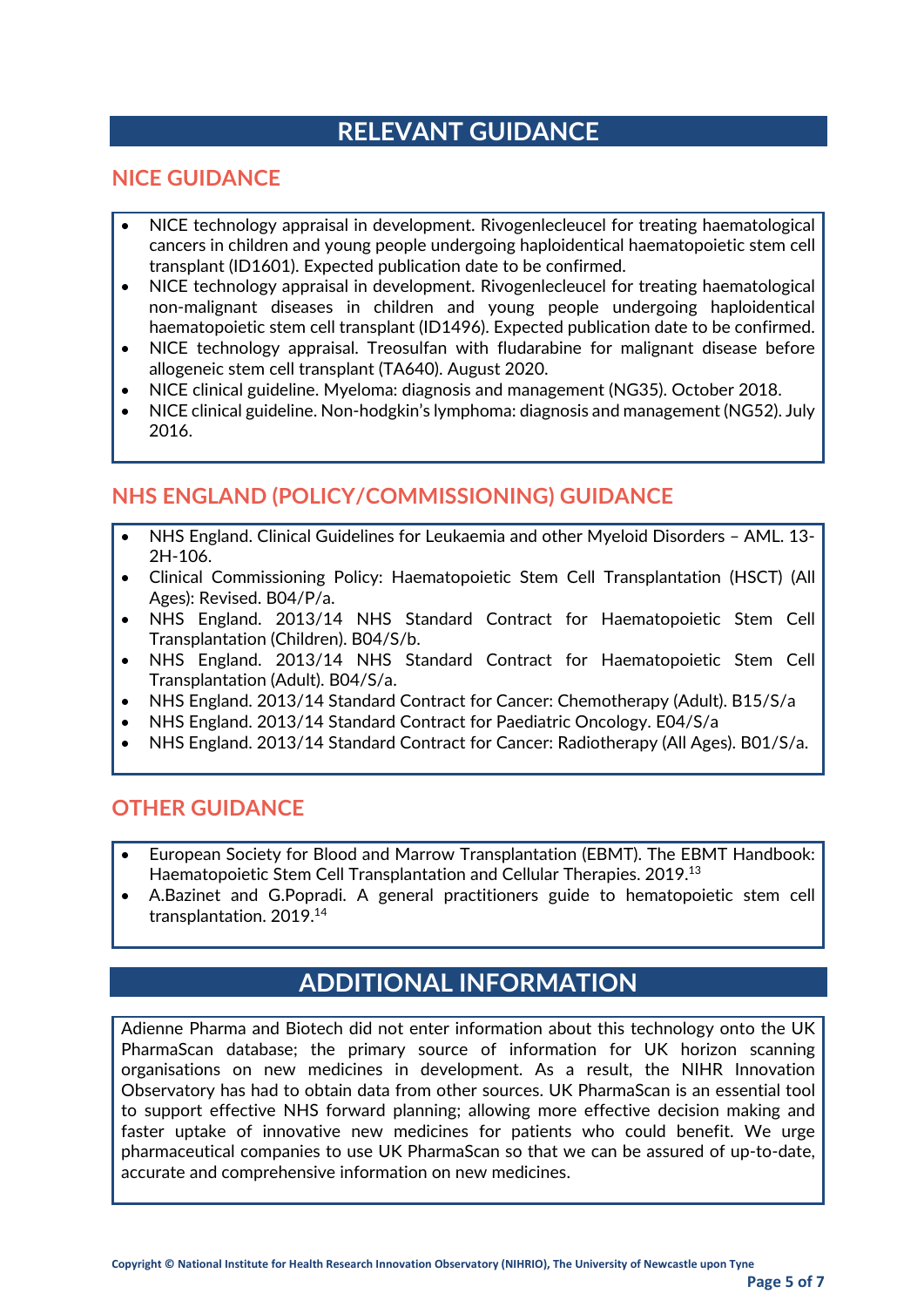|                           | <b>REFERENCES</b>                                                                                                                                                                                                                                                                                          |  |  |
|---------------------------|------------------------------------------------------------------------------------------------------------------------------------------------------------------------------------------------------------------------------------------------------------------------------------------------------------|--|--|
| $\mathbf{1}$              | European Medicines Agency (EMA). Phelinun. 2020. Available from:                                                                                                                                                                                                                                           |  |  |
|                           | https://www.ema.europa.eu/en/medicines/human/EPAR/phelinun [Accessed 03 December                                                                                                                                                                                                                           |  |  |
|                           | 2020].                                                                                                                                                                                                                                                                                                     |  |  |
| $\overline{2}$            | European Medicines Agency (EMA). Summary of opinion (initial authorisation): Phelinun. 2020.                                                                                                                                                                                                               |  |  |
|                           | Available from: https://www.ema.europa.eu/en/documents/smop/chmp-summary-positive-                                                                                                                                                                                                                         |  |  |
| $\ensuremath{\mathsf{3}}$ | opinion-phelinun en.pdf [Accessed 09 December 2020].                                                                                                                                                                                                                                                       |  |  |
|                           | European Medicines Agency (EMA). Phelinun Summary of Product Characteristics. 2020. Available<br>from: https://www.ema.europa.eu/en/documents/product-information/phelinun-epar-product-                                                                                                                   |  |  |
|                           | information en.pdf [Accessed 03 December 2020].                                                                                                                                                                                                                                                            |  |  |
| 4                         | PubChem. Melphalan hydrochloride. 2006. Available from:                                                                                                                                                                                                                                                    |  |  |
|                           | https://pubchem.ncbi.nlm.nih.gov/compound/Melphalan-hydrochloride [Accessed 08                                                                                                                                                                                                                             |  |  |
|                           | December 2020].                                                                                                                                                                                                                                                                                            |  |  |
| 5                         | Clinicaltrials.gov. Search for phelinun clinical studies: Phase II and III. 2020. Available from:                                                                                                                                                                                                          |  |  |
|                           | https://clinicaltrials.gov/ct2/results?cond=&term=&type=&rslt=&age_v=&gndr=&intr=phelinun                                                                                                                                                                                                                  |  |  |
|                           | <u> &amp;titles=&amp;outc=&amp;spons=&amp;lead=&amp;id=&amp;cntry=&amp;state=&amp;city=&amp;dist=&amp;locn=&amp;phase=1&amp;phase=2&amp;rs</u>                                                                                                                                                             |  |  |
|                           | ub=&strd s=&strd e=&prcd s=&prcd e=&sfpd s=&sfpd e=&rfpd s=&rfpd e=&lupd s=&lupd e                                                                                                                                                                                                                         |  |  |
|                           | $=\frac{1}{2}$ = $\frac{1}{2}$ = $\frac{1}{2}$ = $\frac{1}{2}$ = $\frac{1}{2}$ = $\frac{1}{2}$ = $\frac{1}{2}$ = $\frac{1}{2}$ = $\frac{1}{2}$ = $\frac{1}{2}$ = $\frac{1}{2}$ = $\frac{1}{2}$ = $\frac{1}{2}$ = $\frac{1}{2}$ = $\frac{1}{2}$ = $\frac{1}{2}$ = $\frac{1}{2}$ = $\frac{1}{2}$ = $\frac{1$ |  |  |
| 6                         | European Medicines Agency (EMA). Phelinun Assesment Report. 2020. Available from:                                                                                                                                                                                                                          |  |  |
|                           | https://www.ema.europa.eu/en/documents/assessment-report/phelinun-epar-public-                                                                                                                                                                                                                             |  |  |
|                           | assessment-report en.pdf [Accessed 09 December 2020].                                                                                                                                                                                                                                                      |  |  |
| 7                         | NHS England. Clinical Commissioning Policy: Haematopoietic Stem Cell Transplantation (HSCT) (All                                                                                                                                                                                                           |  |  |
|                           | Ages): Revised (B04/P/a). Last Update Date: January 2015. Available from:                                                                                                                                                                                                                                  |  |  |
|                           | https://www.england.nhs.uk/wp-content/uploads/2018/07/Haematopoietic-stem-cell-                                                                                                                                                                                                                            |  |  |
| 8                         | transplantation-All-Ages.pdf [Accessed 11 December 2020].<br>Hatzimichael, E., Tuthill M. Hematopoietic stem cell transplantation. Stem cells and cloning :                                                                                                                                                |  |  |
|                           | advances and applications. 2010;3:105-17. Available from:                                                                                                                                                                                                                                                  |  |  |
|                           | https://doi.org/10.2147/SCCAA.S6815                                                                                                                                                                                                                                                                        |  |  |
| 9                         | Medscape. Hematopoietic Stem Cell Transplantation. 2018. Available from:                                                                                                                                                                                                                                   |  |  |
|                           | https://emedicine.medscape.com/article/208954-                                                                                                                                                                                                                                                             |  |  |
|                           | overview#:~:text=Hematopoietic%20stem%20cell%20transplantation%20(HSCT)%20involves%                                                                                                                                                                                                                        |  |  |
|                           | 20the%20intravenous%20infusion%20of,system%20is%20damaged%20or%20defective.                                                                                                                                                                                                                                |  |  |
|                           | [Accessed 11 December 2020].                                                                                                                                                                                                                                                                               |  |  |
| 10                        | British Society of Blood and Marrow Transplantation and Cellular Therapy (MSMBTCT). 2018                                                                                                                                                                                                                   |  |  |
|                           | UK & ROI Transplant Table Indications. 2018. Available from: https://bsbmtct.org/activity/2018/                                                                                                                                                                                                            |  |  |
|                           | [Accessed 04 January 2020].                                                                                                                                                                                                                                                                                |  |  |
| 11                        | National Institue for Health an Care Excellence (NICE). Treosulfan with fludarabine for malignant                                                                                                                                                                                                          |  |  |
|                           | disease before allogeneic stem cell transplant (TA640). Last Update Date: 05 August 2020.                                                                                                                                                                                                                  |  |  |
|                           | Available from: https://www.nice.org.uk/guidance/ta640/resources/treosulfan-with-                                                                                                                                                                                                                          |  |  |
|                           | fludarabine-for-malignant-disease-before-allogeneic-stem-cell-transplant-pdf-                                                                                                                                                                                                                              |  |  |
|                           | 82609131470533 [Accessed 11 December 2020].                                                                                                                                                                                                                                                                |  |  |
| 12                        | National Institute for Health and Care Excellence (NICE). Treosulfan with fludarabine for malignant<br>disease before allogeneic stem cell transplant. Final Scope. 2019. Available from:                                                                                                                  |  |  |
|                           | https://www.nice.org.uk/guidance/ta640/documents/final-scope [Accessed 11 December                                                                                                                                                                                                                         |  |  |
|                           | 2020].                                                                                                                                                                                                                                                                                                     |  |  |
| 13                        | European Society for Blood and Marrow Transplantation (EBMT). The EBMT Handbook:                                                                                                                                                                                                                           |  |  |
|                           | Haematopoietic Stem Cell Transplantation and Cellular Therapies. 2019. Available from:                                                                                                                                                                                                                     |  |  |
|                           | https://www.ebmt.org/sites/default/files/2019-01/2019_Book_TheEBMTHandbook.pdf                                                                                                                                                                                                                             |  |  |
|                           | [Accessed 04 January 2021].                                                                                                                                                                                                                                                                                |  |  |
| 14                        | Bazinet, A., Popradi G. A general practitioner's guide to hematopoietic stem-cell transplantation.                                                                                                                                                                                                         |  |  |
|                           | Current oncology (Toronto, Ont). 2019;26(3):187-91. Available from:                                                                                                                                                                                                                                        |  |  |
|                           | https://doi.org/10.3747/co.26.5033                                                                                                                                                                                                                                                                         |  |  |
|                           |                                                                                                                                                                                                                                                                                                            |  |  |
|                           |                                                                                                                                                                                                                                                                                                            |  |  |
|                           |                                                                                                                                                                                                                                                                                                            |  |  |
|                           |                                                                                                                                                                                                                                                                                                            |  |  |